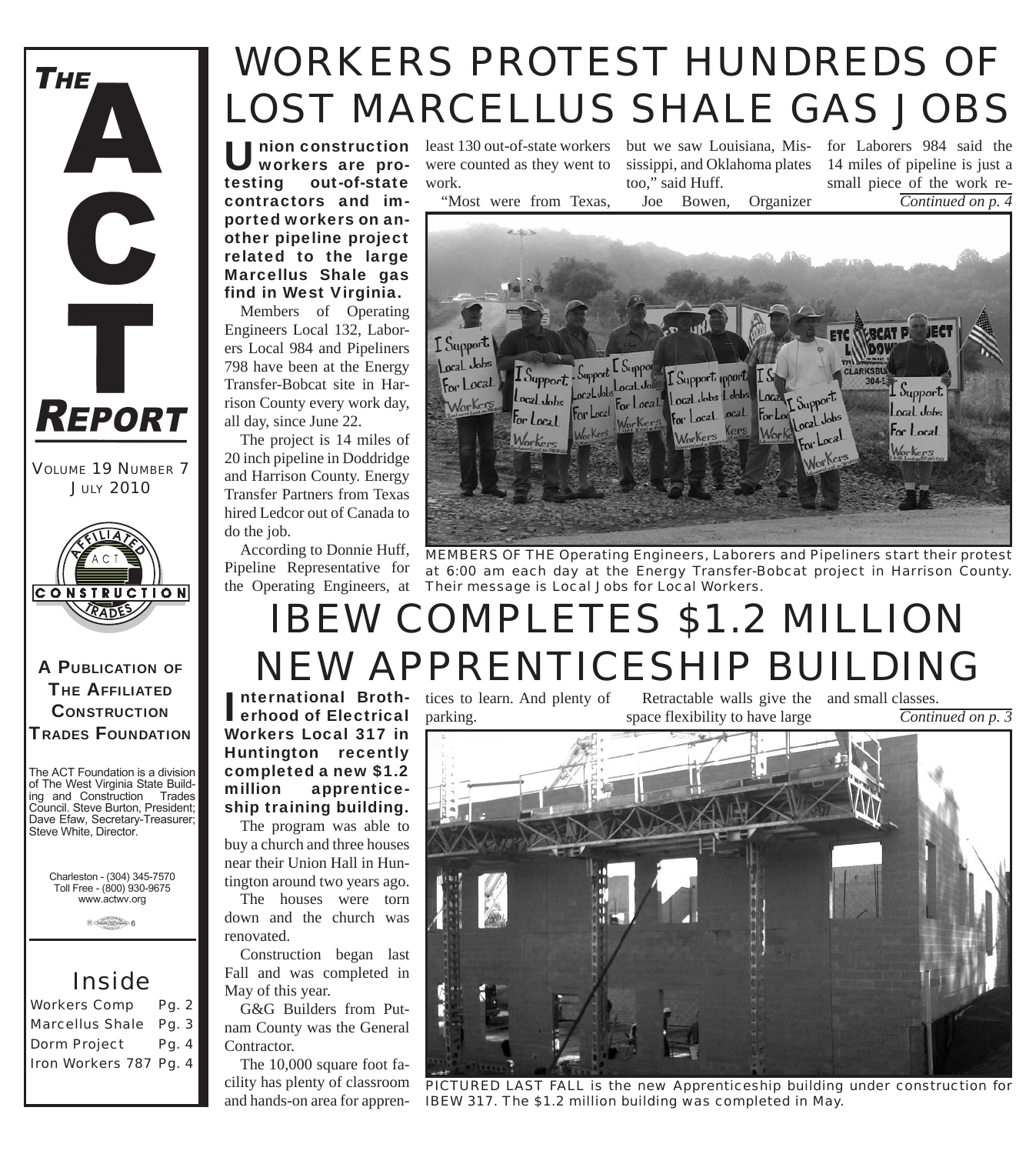## *WORKERS COMPENSATION CONSORTIUM PROGRAM DOUBLES FOR SECOND YEAR*

Labor-Manage-<br>Ament approa approach to workers compensation for Building Trades members and contractors is entering its second year and seeing significant successes.

The program was launched on July 1, 2009 with 13 contractors participating. The number of contractors has now doubled with 26 in the program as of July 1, 2010.

Each of the original 13 companies stayed and an additional 13 joined over the course of the year.

The program offers an alternative to traditional workers compensation insurance that focuses on safety and quality claims handling.

"Under traditional workers compensation programs high wage companies subsidize their low wage competitors because it is a wage tax," said Steve White, ACT Director. "Our system rewards safety companies and does not penalize good wages."

Labor and management representatives get together regularly to study safety measures and accident trends. For example eye and hand injuries were noticed as the most common injuries.

A short refresher safety course was suggested to participating contractors and new safety glasses and gloves were made available to workers.

Another lesson learned is the value in reporting injuries, or possible injuries, immediately.

Same day reporting pro-

tions about where the injury took place and lets any needed medical treatment begin immediately.

"Our folks are tough and work through many strains and pains without comment

– but they need to let their supervisor know when something happens, it pays in the long run," said White.

In addition the program incorporates drug and alcohol testing already adopted by the organized sector of the construction industry.

The effort started soon after West Virginia decided to abandon its state run workers compensation system in 2005.

On an informal basis labor and management leaders looked for ways to take advantage of the change to benefit both workers and union contractors.

Looking at actual accident data and claims cost taught the group a lot about how the workers compensation industry worked and how it failed to factor in the differences a union environment brought. "We learned only 25 cents of each premium dollar went to claims for most union contractors," said White. "We wanted to know where the rest went to."

The group worked with Brickstreet Insurance, the company created from the old state run program, trying to find ways to reward

tects the worker from quessafe companies and improve medical treatment for injured workers.

> *"WE LEARNED ONLY 25 CENTS OF EACH PREMIUM DOLLAR WENT TO CLAIMS FOR MOST UNION CONTRAC-TORS," STEVE WHITE, DIREC-TOR, AFFILIATED CONSTRUCTION TRADES*

> > However Brickstreet abandoned the effort instead striking a deal with a competing contractor association of mixed union and nonunion companies.

> > Eventually the group teamed up with Union Labor Life Insurance Company, Roundstone Insurance, and Wells Fargo Disability Management to form its own program.

> > The West Virginia Workers Compensation Consortium

was formed to oversee the effort and a new insurance option for union contractors was

The group selfinsurance approach means contractors must pay premium plus an

created.

additional deposit. The Affiliated Construction Trades has made an investment in the program by adding to the reserve fund to get the program started.

Key to the effort is the use of a "troubleshooter" whose job is to make sure an injured worker understands the process and gets the help they need.

"We want to prevent injuries first, but if they happen we want the worker to get the best treatment possible and

back to work quickly, without a lot of red tape," said Ted Brady of Progressive Electric and Chair of the groups Safety Committee.

To get in the program a contractor must be union, participate in a drug free program, have a good safety record and pay attention to good safety practices.

Eventually companies in the program expect to see lower premiums and improved safety results on the job.

But the benefits from the program are evident by the 100% renewal rate for the first 13 companies.

"We understand workers compensation more than before, and we see the benefits a safe job brings," said Brady.

"Good communications, early reporting and a focus on safety helps everyone involved."



*TOM HOUSEHOLDER OF American Electric Power gives a presentation at a meetings of the Workers Compensation Consortium about how AEP focuses on safety. The group looks for good practices to follow as part of their effort to improve safety.*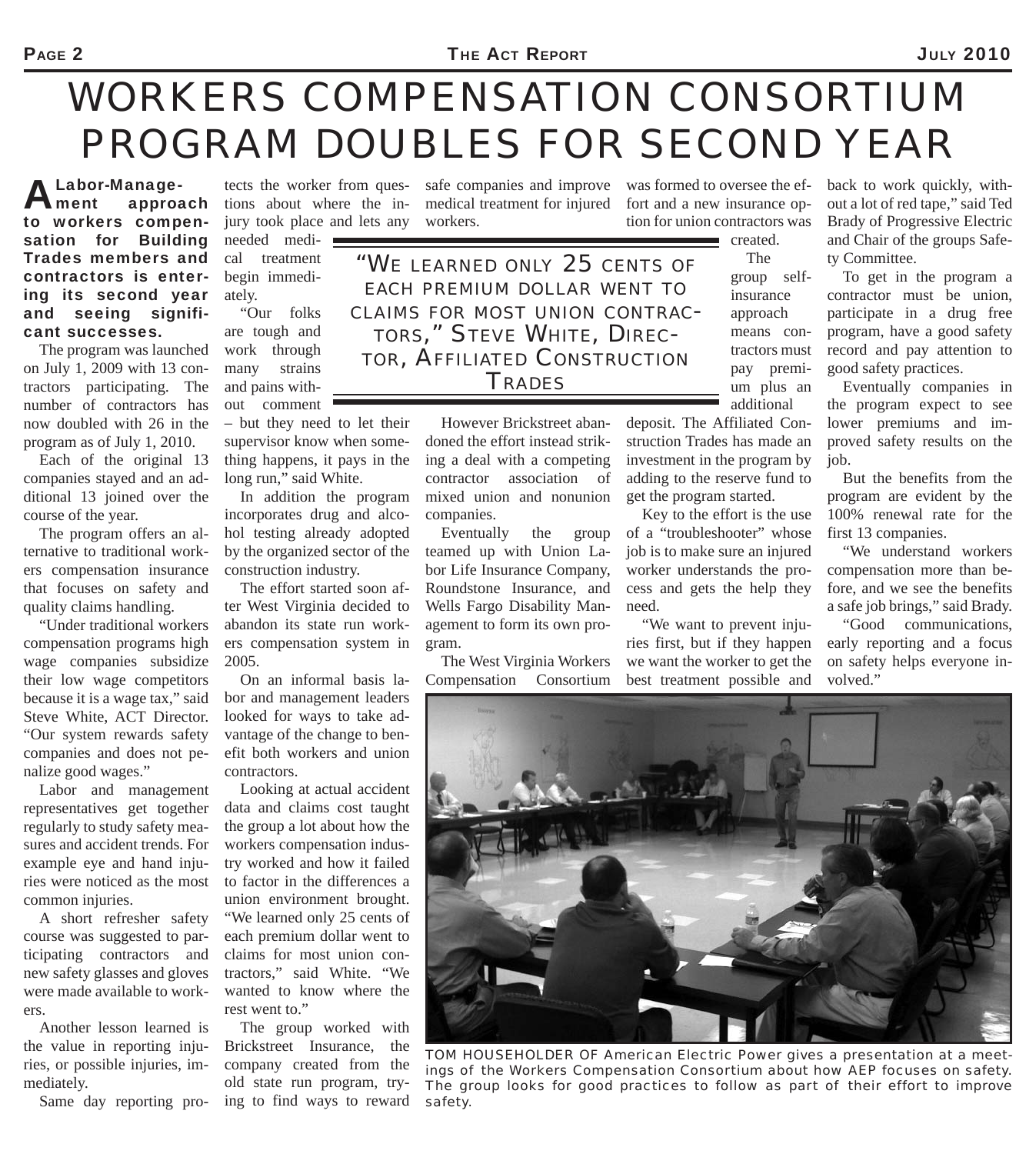### *LARGE PIPELINE, PROCESSING AND COMPRESSOR PROJECTS*

## *MARCELLUS SHALE – BILLIONS OF DOLLARS, THOUSANDS OF LOCAL JOBS POSSIBLE*

#### A discovery made<br>
by scientists in 2008 could mean thousands of jobs and billions of dollars in revenue for West Virginia.

The Marcellus Shale lies underneath most of West Virginia and stretches into Ohio, Pennsylvania and New York. It could contain more than 500 trillion cubic feet of natural gas representing a value of about a trillion dollars.

For construction workers there are thousands of job opportunities - beyond the drilling work – in the pipeline and processing plants needed to take the gas from the well to customers. Estimates of current and proposed pipeline projects exceed \$2 billion and there are \$500 million in processing plant projects underway or in advanced planning phases.

However oil and gas companies from Oklahoma and Texas have descended upon West Virginia buying claims like a modern day gold rush. Multi-million dollar drilling, pipeline construction and processing station projects have

### *IBEW*

#### *CONTINUED FROM P. 1*

The Inside Wireman program is a five year, 8,000 hours on-the-job and 900 hour classroom schedule.

Course work includes state-of-the-art instrument training, hands on motor control, conduit bending, and all aspects of the electribeen going to companies they are familiar with from Texas projects but are totally new to West Virginia.

To get to the natural gas companies use horizontal drilling and hydraulic fracturing. In horizontal drilling, a vertical well is drilled more than a mile down, then the drill moves sideways in several directions. One well can now replace a dozen old style vertical wells.

Hydraulic fracturing, or "fracking" uses enormous amounts of chemically treated water to push the gas out of a well.

The contaminated water that comes back is taken by large tanker trucks to ponds, deep injection wells or processing plants – but only one processing facility exists in West Virginia.

Once drilled the gas must be cleaned and transported through pipelines.

Existing pipelines, compressor stations and processing plants are inadequate to treat and carry this new gas.

Gathering pipelines must be constructed to connect individual wells to processing

cian trade.

A computer lab is available as well as distance learning options.

All together there are currently 73 apprentices in the program.

When they complete their apprenticeship they will also complete a two year Associated Degree program.

College credit is given for

plants and then on to the major transmission pipelines.

Along the way the transmission lines, which can be hundreds of miles long, will require the construction of compressor, metering and control stations.

Transmission lines eventually deliver the gas to distribution pipelines, also known as gas mains, responsible for delivering gas to the service lines that run into homes.

Processing plants separate raw gas from byproducts to produce 'pipeline quality' dry, natural gas.

Some of the byproducts contained in the raw gas include ethane, propane, butane, and natural gasoline.

After leaving the processing plant the natural gas travels through transmission pipelines which require stations to monitor and pressurize the gas.

Compressor stations are built approximately every 50 to 60 miles along transmission pipelines to boost the pressure and maintain a steady flow.

Metering stations are also needed along the route

apprenticeship plus additional core classes are taken to complete the degree.

The facility is also used by many of the 400 journeyman in the Local.

According to Tim Akers, Training Director, the program offers 80 different classes for journeyman in such areas as solar installation, OSHA 30, CPR First to monitor and manage the amount of gas.

The construction of wellheads, pipelines, metering and processing stations will be at the core of job growth in the natural gas industry.

However, there will be many other jobs associated with this growing industry such as obtaining right-ofway leases from landowners, checking titles and records at county courthouses, land

surveying for pipeline routes and landscaping jobs to restore the land above the buried pipelines.

ACT is dedicated to ensuring local union labor is used to build our state's emerging natural gas industry and the state's water resources aren't compromised.

We want to see it done the right way to provide local jobs for local workers and to protect our water supply.



*THE MARCELLUS SHALE area includes most of West Virginia and parts of Ohio, Pennsylvania and New York.*

Aid, instrumentation and energy conservation.

"We ran out of room and needed a better facility to handle all the new technology and different classes our member want," said Akers.

Last year approximately 175 members took advantage of the training opportunities.

Local 317 covers two counties in Ohio, 11 in Kentucky and six in West Virginia.

In addition, Local 317 represents outside lineman for the entire state of West Virginia.

They currently get their classroom training at the facility.

Akers hopes to provide the hands-on training for local members who currently must go to Ohio.